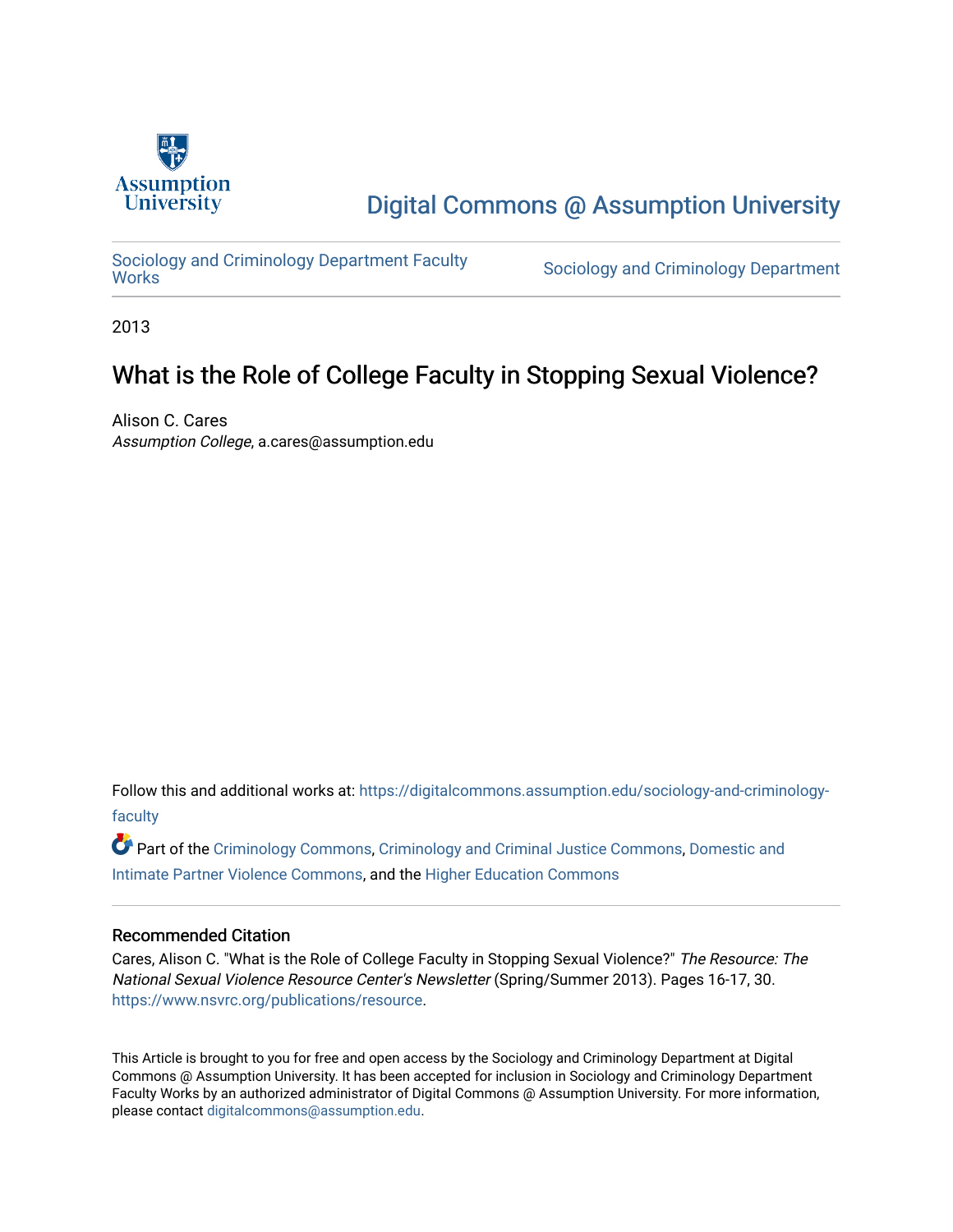# **What is the role of college faculty in stopping sexual violence?**

By Alison C. Cares, Assistant Professor, Assumption College and Co-Principal Investigator on The National-Scope Demonstration Project to Integrate Crime Victims' Issues into University and College Curricula, awarded to University of Massachusetts Lowell

ne of my college presidents once<br>defined the role of faculty as the<br>production and dissemination of<br>knowledge. However, I have reali defined the role of faculty as the production and dissemination of knowledge. However, I have realized how much more the role can encompass – faculty often function as advisors, mentors, role models, career counselors, supervisors, a resource for students in times of crisis and a stakeholder in the issues colleges face. Sexual violence is one of those issues, with an estimated 20 to 25 percent of female students experiencing an attempted or completed sexual assault during college.

There has been little attention paid to the role faculty can play in addressing sexual violence in our communities. While recognizing that faculty differ in their readiness and ability to do something about sexual violence, this article aims to get faculty and those who work with them thinking and talking more about what faculty can do. What can faculty do to address sexual violence in our communities?

#### **Recognize what sexual violence is, that it is prevalent and that faculty have a role in stopping it**

Every faculty member can assume there are survivors among our students. After the first step of becoming aware of sexual violence as a problem, faculty can think about what role they can effectively play in responding to it. This does not mean intervening beyond one's abilities but

involves educating ourselves about sexual violence and recognizing that students learn from us, not only from class content, but outside of class as well. Knowing about sexual violence in our community and doing nothing sends a message that sexual violence is not an important issue for our community or our students.

#### **Provide support to survivors of sexual violence**

Being a survivor of sexual violence can interfere with college success. When a student is struggling in a course, faculty can ask if there is something we can help with and be prepared for a student to disclose a sexual assault. Student disclosures of experiences with sexual violence can also come during class discussion, in assignments or in conversation or an office hours visit. This reflects that students see faculty as a source of support when they need guidance.

Responding to a disclosure of sexual victimization requires care and preparation, but faculty does not have to be experts or therapists. Some simple steps include showing that you believe the student, thanking them for sharing, asking how you can help, knowing the reporting requirements that apply to you and knowing the campus and community resources to which you can refer. The Office for Victims of Crime (OVC) materials referenced on the next page and the resources of NSVRC can help.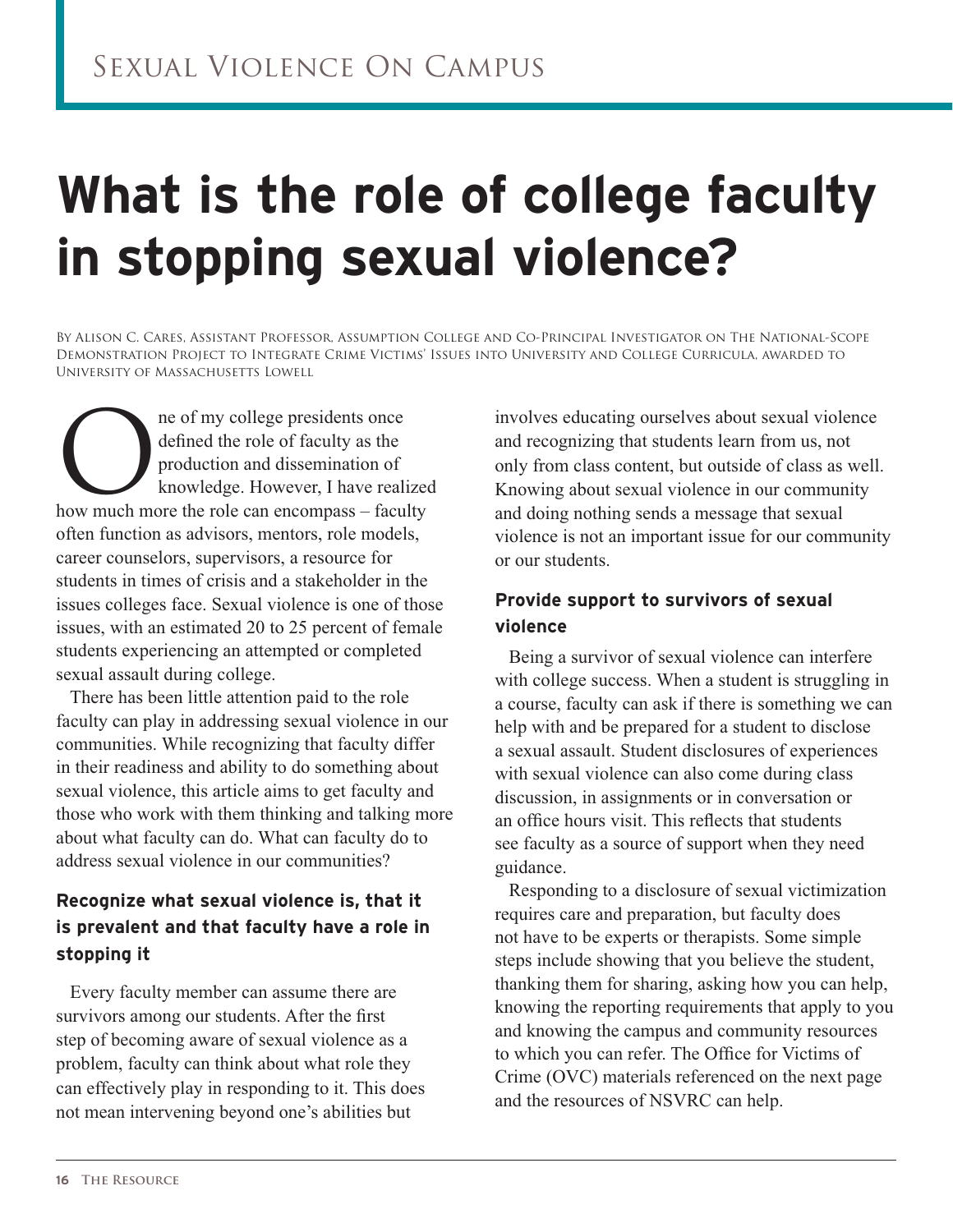#### **Teach about sexual violence in a responsible manner**

Teaching about sexual violence requires planning so that material is presented in a way that dispels misconceptions and is sensitive to survivors of sexual violence. This, for example, starts with crafting a syllabus that includes guidance for discussion of sexual violence and self-care if course material becomes difficult, and referral resources for support. There are free materials available to help from the OVC-funded *Integrating Crime Victims' Issues into University and College Curricula*, including

guidelines for teaching about victimization as well as curricular materials faculty can adapt for their courses. The materials are available online at **www.uml.edu/vic.** 

#### **Be an active member in the campaign against sexual violence**

This includes faculty making efforts inside and outside the classroom (including online virtual classrooms) to raise awareness of sexual violence and help students, faculty and others see a role for

*Please see FACULTY on Page 30*